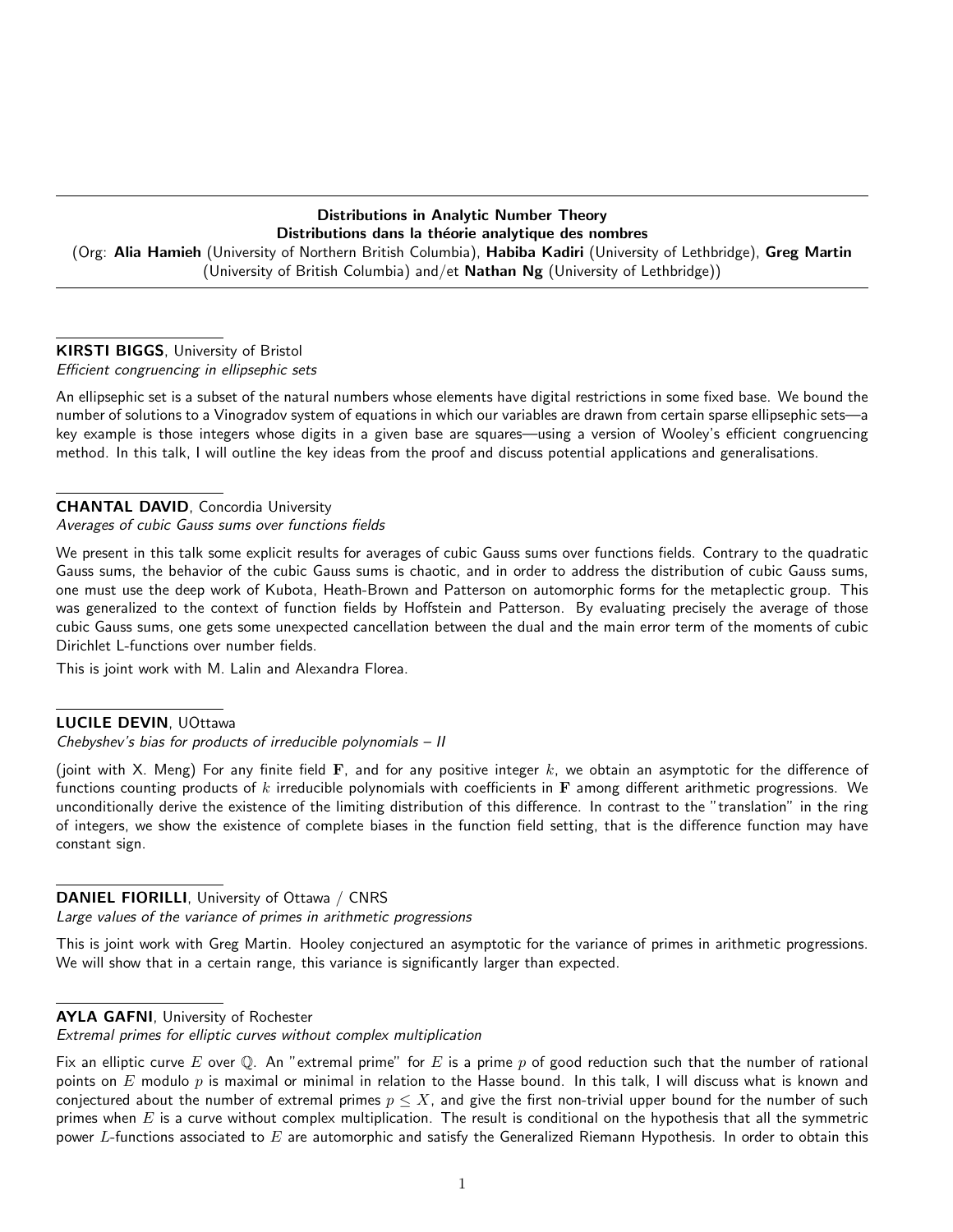bound, we use explicit equidistribution for the Sato-Tate measure as in recent work of Rouse and Thorner, and refine certain intermediate estimates taking advantage of the fact that extremal primes have a very small Sato-Tate measure.

#### JACK KLYS, University of Calgary

Moments of unramified 2-group extensions of quadratic fields

We discuss the Cohen-Lenstra heuristics from the point of view of counting unramified number field extensions of quadratic fields. We will focus on the specific case of 2-group extensions of quadratic fields which has proven to be more tractable in recent years. We will put forth a conjecture about asymptotics and distributions of such extensions (beyond those considered by Cohen and Lenstra) and discuss our recent progress on this in the case of extensions with Galois groups which are central extensions of  $\mathbb{F}_2^n$  by  $\mathbb{F}_2$ .

#### MATILDE LALIN, Université de Montréal

The mean value of cubic L-functions over function fields

We present results about the first moment of L-functions associated to cubic characters over  $\mathbb{F}_q(T)$  when  $q \equiv 1 \mod 3$ . The case of number fields was considered in previous work, but never for the full family of cubic twists over a field containing the third roots of unity. We will explain how to obtain an asymptotic formula with a main term, which relies on using results from the theory of metaplectic Eisenstein series about cancellation in averages of cubic Gauss sums over functions fields. We will also discuss the case  $q \equiv 2 \mod 3$ .

This is joint work with C. David and A. Florea.

#### ALLYSA LUMLEY, York University

Distribution of Values of L-functions associated to Hyperelliptic Curves over Finite Fields

In 1992, Hoffstein and Rosen proved a function field analogue to Gauß' conjecture (proven by Siegel) regarding the class number,  $h_D$ , of a discriminant D by averaging over all polynomials with a fixed degree. In this case  $h_D = |Pic(\mathcal{O}_D)|$ , where Pic( $\mathcal{O}_D$ ) is the Picard group of  $\mathcal{O}_D$ . Andrade later considered the average value of  $h_D$ , where D is monic, squarefree and its degree  $2g + 1$  varies. He achieved these results by calculating the first moment of  $L(1, \chi_D)$  in combination with Artin's formula relating  $L(1, \chi_D)$  and  $h_D$ . Later, Jung averaged  $L(1, \chi_D)$  over monic, squarefree polynomials with degree  $2g+2$  varying. Making use of the second case of Artin's formula he gives results about  $h_D R_D$ , where  $R_D$  is the regulator of  $\mathcal{O}_D$ .

For this talk we discuss the complex moments of  $L(1, \chi_D)$ , with D monic, squarefree and degree n varying. Using this information we can describe the distribution of values of  $L(1,\chi_D)$  and after specializing to  $n=2g+1$  we give results about  $h_D$  and specializing to  $n = 2g + 2$  we give results about  $h_D R_D$ .

If time permits, we will discuss similar results for  $L(\sigma,\chi_D)$  with  $\frac{1}{2}<\sigma< 1.$ 

#### **AMITA MALIK, Rutgers University**

Distribution of zeros of derivatives of the Riemann ξ-function

For the completed Riemann zeta function  $\xi(s)$ , it is known that the Riemann Hypothesis for  $\xi(s)$  implies the Riemann hypothesis for  $\xi^{(m)}(s)$ , where  $m$  is any positive integer. In this talk, we discuss the distribution of the fractional parts of the sequence  $(\alpha\gamma_m)$ , where  $\alpha$  is any fixed non-zero real number and  $\gamma_m$  runs over imaginary parts of zeros of  $\xi^{(m)}(s)$ . This involves a zero density estimate and an explicit formula for the zeros of  $\xi^{(m)}(s)$ . This is joint work with Arindam Roy.

ALEXANDER MANGEREL, CRM, Université de Montréal

The Variance of Bounded Multiplicative Functions in Arithmetic Progressions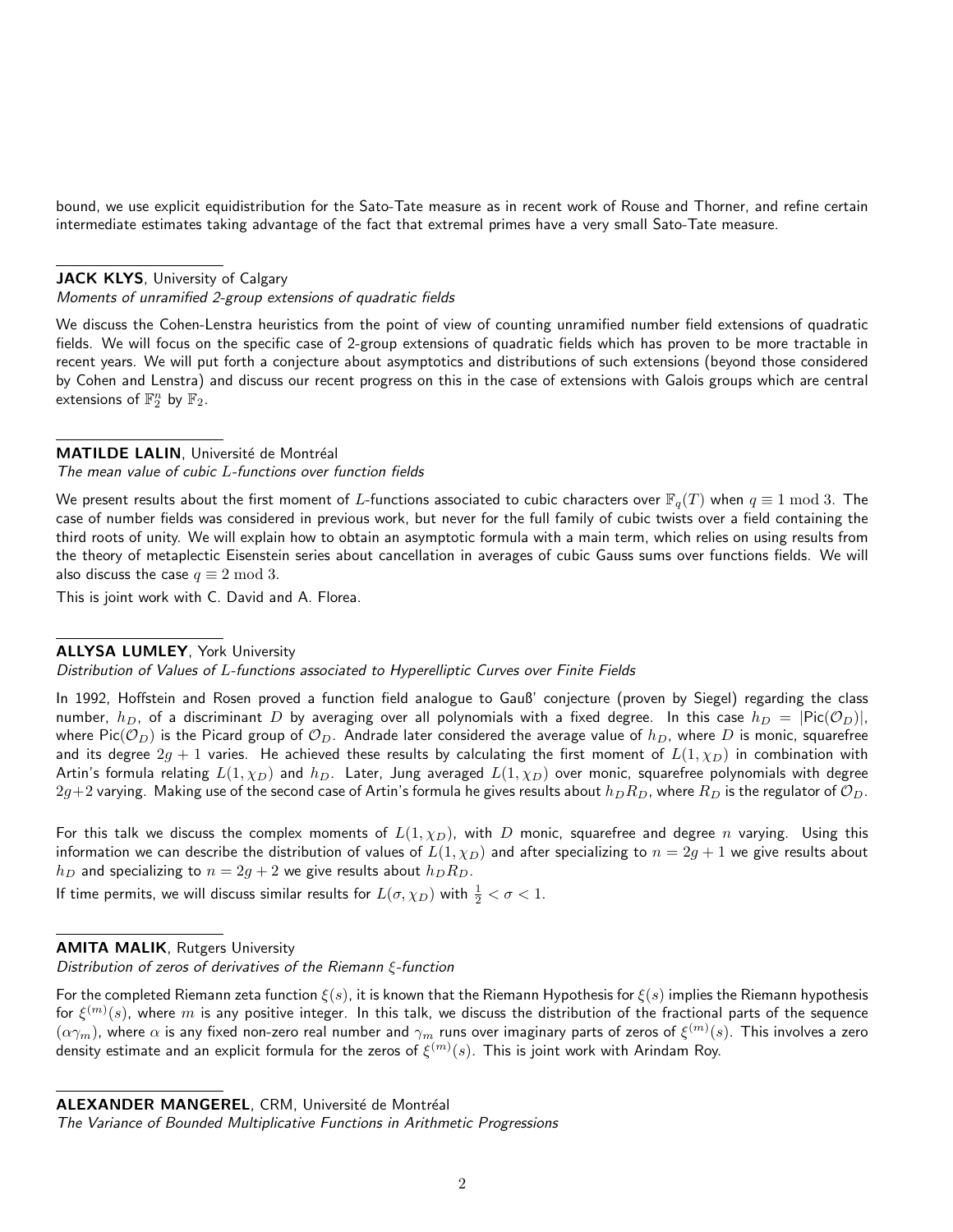Let  $f : \mathbb{N} \to \mathbb{U}$  be a 1-bounded multiplicative function. Improving on work of Hooley, we establish unconditional (quantitative) asymptotic formulae for

$$
\sum_{\substack{n \le x \\ n \equiv a \bmod q}} f(n)
$$

for *almost all* coprime residue classes  $a$  modulo  $q$ , and all but  $O\left(xe^{-(\log x)^{0.66}}\right)$  moduli  $q\in(x,2x]$ . Time permitting, we will also discuss some conditional analogues (weaker than GRH) for which no exceptional set of moduli is required, as well as some extensions for divisor-bounded functions. (Joint work with O. Klurman and J. Teräväinen)

#### XIANCHENG MENG, University of Göttingen

Chebyshev's bias for products of irreducible polynomials - I

I will briefly introduce some of my work on the generalization of "Chebyshev's bias" to some restricted integers. Motivated by some ideas for dealing with the case of integers, joint with Lucile Devin, we consider the number of products of  $k$  irreducible polynomials over a finite filed among different arithmetic progressions. We unconditionally obtain asymptotic formula for the difference of the counting functions uniformly for  $k$  in certain range. Then we derive the existence of the limiting distribution for the difference function. Due to the existence of possible central zeros of the associated L-functions, the difference function may behave very differently from the case of integers.

#### KYLE PRATT, University of Illinois at Urbana-Champaign Some non-vanishing results for Dirichlet L-functions

There is a conjecture, going back in one form or other to Chowla, that the central values of Dirichlet  $L$ -functions are almost always non-zero. I will discuss some recent results on non-vanishing of Dirichlet L-functions at the central point (some of this work is joint with Siegfred Baluyot). I will mention some connections to conjectures of Keating-Snaith and Katz-Sarnak.

# LOLA THOMPSON, Oberlin College

Counting quaternion algebras

We discuss how classical techniques from analytic number theory can be used to count quaternion algebras over number fields subject to various constraints. Because of the correspondence between maximal subfields of quaternion algebras and geodesics on arithmetic hyperbolic manifolds, these counts have interesting applications to the field of spectral geometry. This talk is based on a recent paper with Benjamin Linowitz, D. B. McReynolds, and Paul Pollack.

# LEE TROUPE, University of Lethbridge / PIMS

#### Distributions of polynomials of additive functions

The celebrated Erdős–Kac theorem says that if an additive arithmetic function satisfies certain mild hypotheses, then its values obey a normal distribution. In the years since, the "Erdős-Kac class" of functions whose values are normally distributed has been broadened to include certain non-additive functions and arithmetic functions restricted to interesting subsets of the integers, such as shifted primes. This talk will focus on recent joint work with Greg Martin (UBC) that further expands the Erdős–Kac class to include arbitrary sums and products of additive functions satisfying Erdős and Kac's original requirements.

#### CAROLINE TURNAGE-BUTTERBAUGH, Carleton College

A Chebotarev density theorem for families, and an application to class groups

This talk will present an effective Chebotarev theorem that holds for all but a possible zero-density subfamily of certain families of number fields of fixed degree. For certain families, this work is unconditional, and in other cases it is conditional on the strong Artin conjecture and certain conjectures on counting number fields. As an application, we obtain nontrivial average